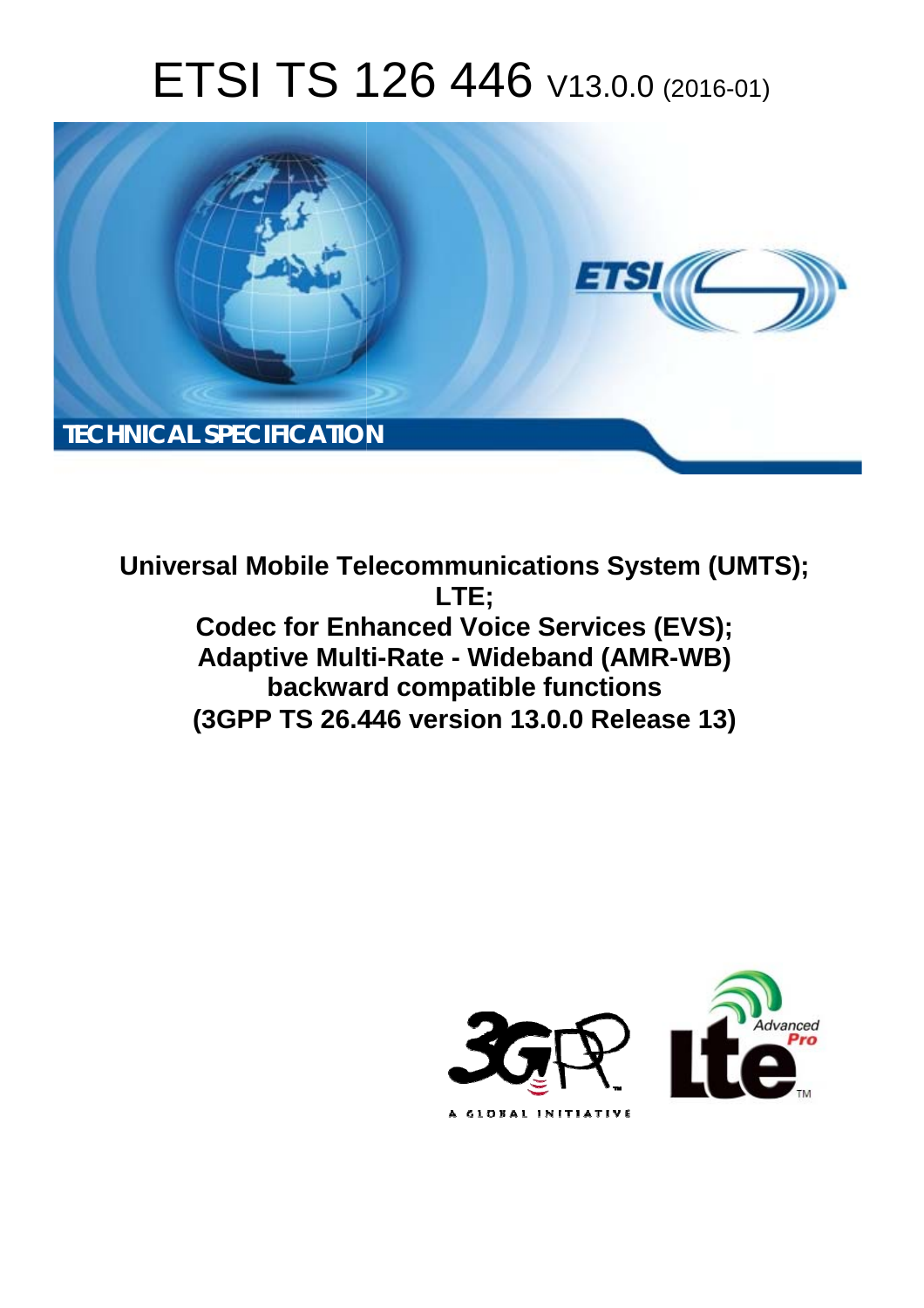Reference RTS/TSGS-0426446vd00

> Keywords LTE,UMTS

#### *ETSI*

#### 650 Route des Lucioles F-06921 Sophia Antipolis Cedex - FRANCE

Tel.: +33 4 92 94 42 00 Fax: +33 4 93 65 47 16

Siret N° 348 623 562 00017 - NAF 742 C Association à but non lucratif enregistrée à la Sous-Préfecture de Grasse (06) N° 7803/88

#### *Important notice*

The present document can be downloaded from: <http://www.etsi.org/standards-search>

The present document may be made available in electronic versions and/or in print. The content of any electronic and/or print versions of the present document shall not be modified without the prior written authorization of ETSI. In case of any existing or perceived difference in contents between such versions and/or in print, the only prevailing document is the print of the Portable Document Format (PDF) version kept on a specific network drive within ETSI Secretariat.

Users of the present document should be aware that the document may be subject to revision or change of status. Information on the current status of this and other ETSI documents is available at <http://portal.etsi.org/tb/status/status.asp>

If you find errors in the present document, please send your comment to one of the following services: <https://portal.etsi.org/People/CommiteeSupportStaff.aspx>

#### *Copyright Notification*

No part may be reproduced or utilized in any form or by any means, electronic or mechanical, including photocopying and microfilm except as authorized by written permission of ETSI.

The content of the PDF version shall not be modified without the written authorization of ETSI. The copyright and the foregoing restriction extend to reproduction in all media.

> © European Telecommunications Standards Institute 2016. All rights reserved.

**DECT**TM, **PLUGTESTS**TM, **UMTS**TM and the ETSI logo are Trade Marks of ETSI registered for the benefit of its Members. **3GPP**TM and **LTE**™ are Trade Marks of ETSI registered for the benefit of its Members and of the 3GPP Organizational Partners.

**GSM**® and the GSM logo are Trade Marks registered and owned by the GSM Association.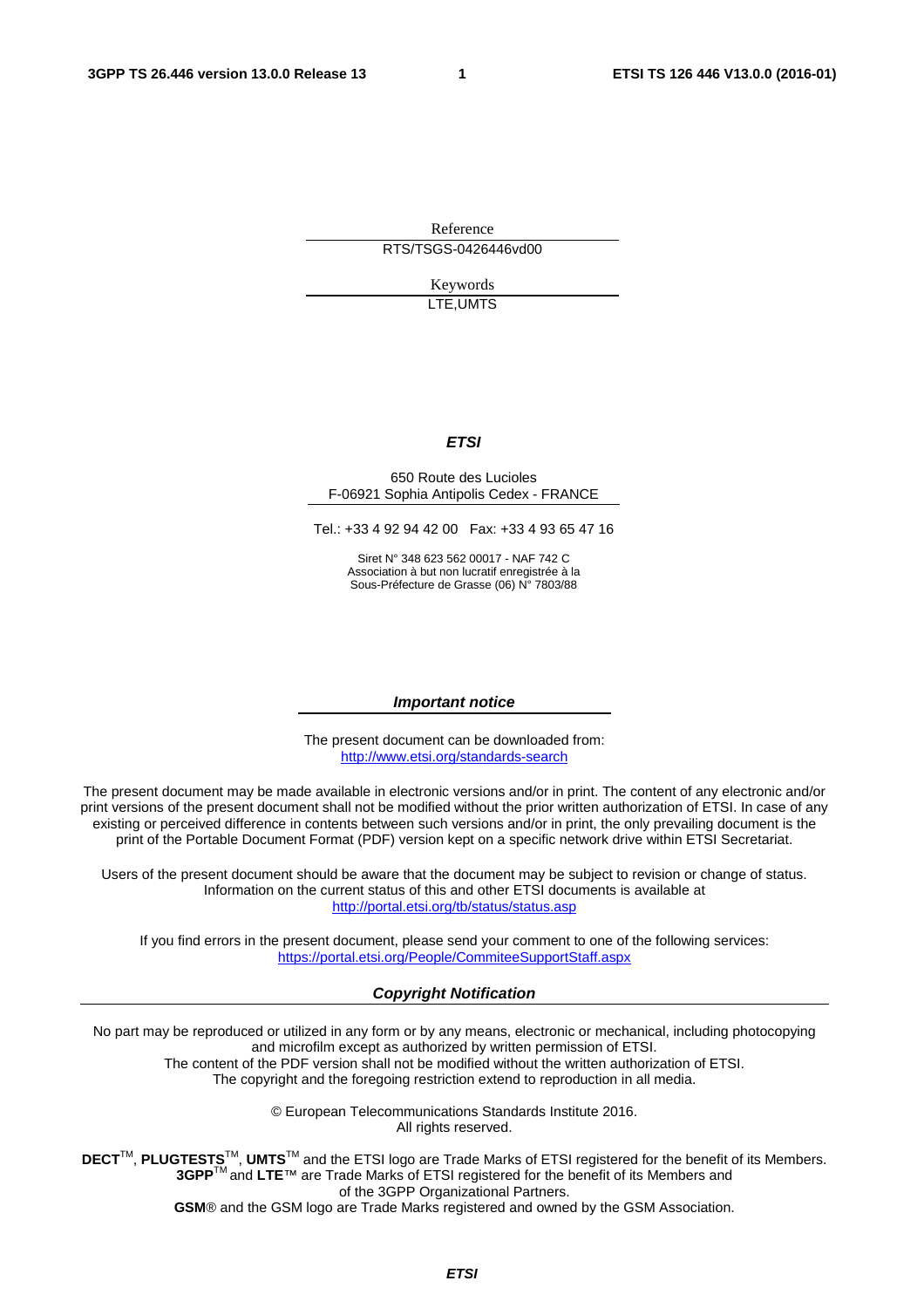### Intellectual Property Rights

IPRs essential or potentially essential to the present document may have been declared to ETSI. The information pertaining to these essential IPRs, if any, is publicly available for **ETSI members and non-members**, and can be found in ETSI SR 000 314: *"Intellectual Property Rights (IPRs); Essential, or potentially Essential, IPRs notified to ETSI in respect of ETSI standards"*, which is available from the ETSI Secretariat. Latest updates are available on the ETSI Web server [\(https://ipr.etsi.org/](https://ipr.etsi.org/)).

Pursuant to the ETSI IPR Policy, no investigation, including IPR searches, has been carried out by ETSI. No guarantee can be given as to the existence of other IPRs not referenced in ETSI SR 000 314 (or the updates on the ETSI Web server) which are, or may be, or may become, essential to the present document.

#### Foreword

This Technical Specification (TS) has been produced by ETSI 3rd Generation Partnership Project (3GPP).

The present document may refer to technical specifications or reports using their 3GPP identities, UMTS identities or GSM identities. These should be interpreted as being references to the corresponding ETSI deliverables.

The cross reference between GSM, UMTS, 3GPP and ETSI identities can be found under [http://webapp.etsi.org/key/queryform.asp.](http://webapp.etsi.org/key/queryform.asp)

## Modal verbs terminology

In the present document "**shall**", "**shall not**", "**should**", "**should not**", "**may**", "**need not**", "**will**", "**will not**", "**can**" and "**cannot**" are to be interpreted as described in clause 3.2 of the [ETSI Drafting Rules](http://portal.etsi.org/Help/editHelp!/Howtostart/ETSIDraftingRules.aspx) (Verbal forms for the expression of provisions).

"**must**" and "**must not**" are **NOT** allowed in ETSI deliverables except when used in direct citation.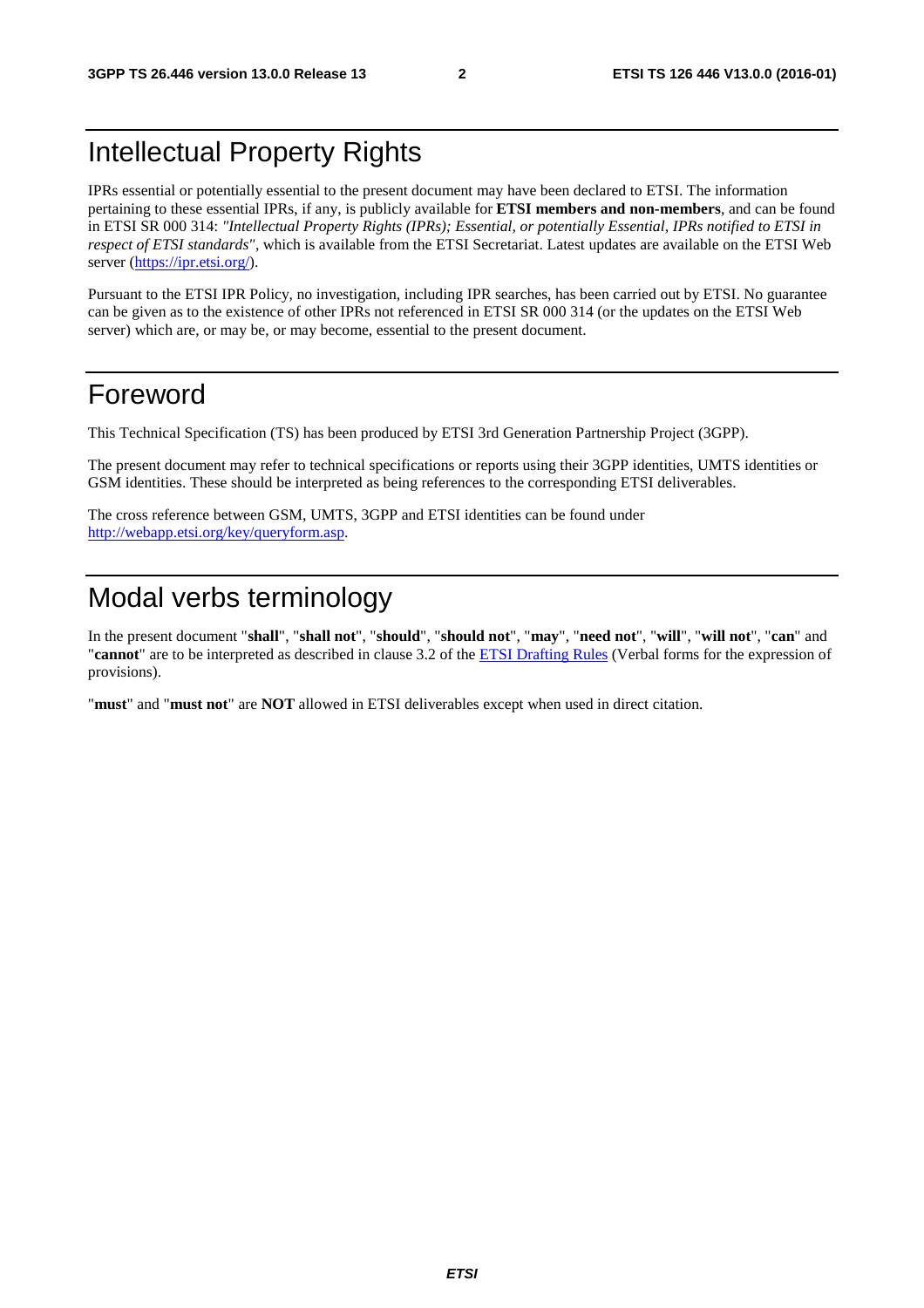$\mathbf{3}$ 

# Contents

| 1                             |                                                                             |  |  |  |  |  |
|-------------------------------|-----------------------------------------------------------------------------|--|--|--|--|--|
| 2                             |                                                                             |  |  |  |  |  |
| 3                             |                                                                             |  |  |  |  |  |
| $\overline{4}$                |                                                                             |  |  |  |  |  |
| 5                             |                                                                             |  |  |  |  |  |
| 6                             |                                                                             |  |  |  |  |  |
| $\overline{7}$                |                                                                             |  |  |  |  |  |
| 8                             |                                                                             |  |  |  |  |  |
| 9                             |                                                                             |  |  |  |  |  |
| 10                            |                                                                             |  |  |  |  |  |
| 11                            | AMR-WB backward compatible frame structure and interface to Iu, Uu, and Nb7 |  |  |  |  |  |
| <b>Annex A (informative):</b> |                                                                             |  |  |  |  |  |
|                               |                                                                             |  |  |  |  |  |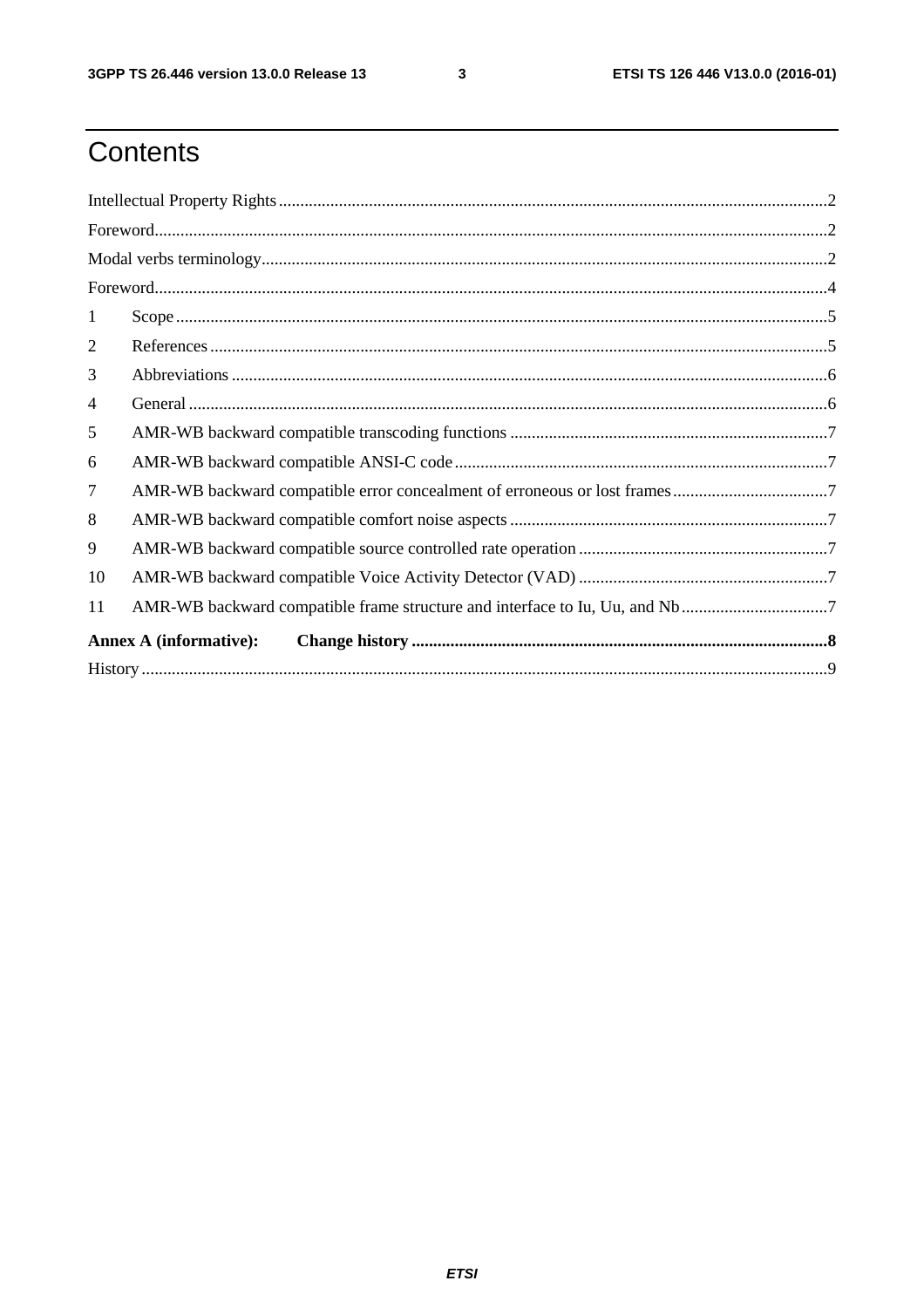### Foreword

This Technical Specification has been produced by the 3<sup>rd</sup> Generation Partnership Project (3GPP).

The contents of the present document are subject to continuing work within the TSG and may change following formal TSG approval. Should the TSG modify the contents of the present document, it will be re-released by the TSG with an identifying change of release date and an increase in version number as follows:

Version x.y.z

where:

- x the first digit:
	- 1 presented to TSG for information;
	- 2 presented to TSG for approval;
	- 3 or greater indicates TSG approved document under change control.
- y the second digit is incremented for all changes of substance, i.e. technical enhancements, corrections, updates, etc.
- z the third digit is incremented when editorial only changes have been incorporated in the document.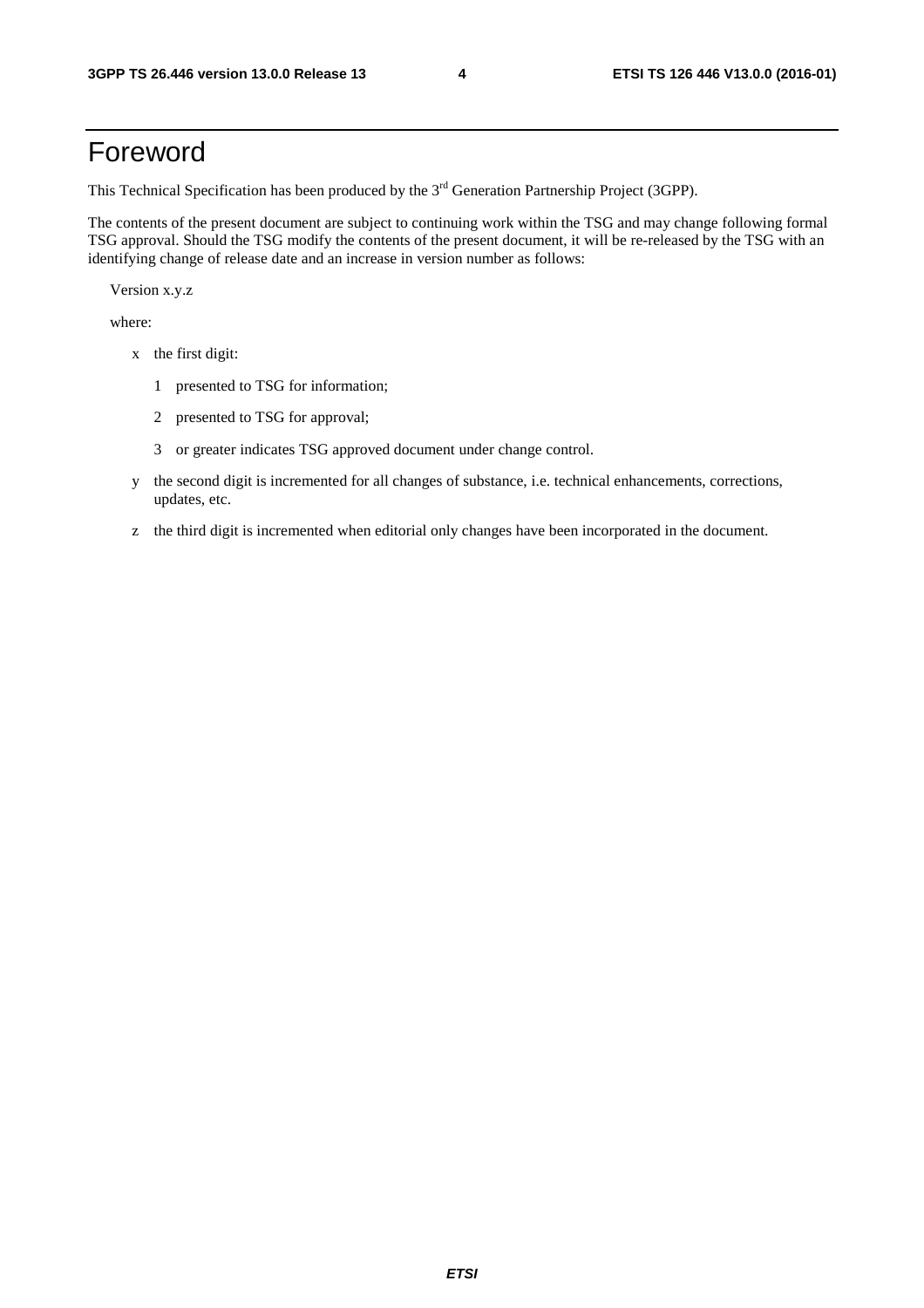#### 1 Scope

The present document specifies the AMR-WB backward compatible functions of the EVS codec.

The present document is a high level overview of the functionality with reference to the Codec Detailed Algorithmic Description where the functionality is specified in detail.

### 2 References

The following documents contain provisions which, through reference in this text, constitute provisions of the present document.

- References are either specific (identified by date of publication, edition number, version number, etc.) or non-specific.
- For a specific reference, subsequent revisions do not apply.
- For a non-specific reference, the latest version applies. In the case of a reference to a 3GPP document (including a GSM document), a non-specific reference implicitly refers to the latest version of that document *in the same Release as the present document*.
- [1] 3GPP TR 21.905: "Vocabulary for 3GPP Specifications".
- [2] 3GPP TS 26.445: "Codec for Enhanced Voice Services (EVS); Codec Detailed Algorithmic Description".
- [3] 3GPP TS 26.442: " Codec for Enhanced Voice Services (EVS); ANSI C code (fixed-point)".
- [4] 3GPP TS 26.443: " Codec for Enhanced Voice Services (EVS); ANSI C code (floating-point)".
- [5] 3GPP TS 26.444: " Codec for Enhanced Voice Services (EVS); Test Sequences".
- [6] 3GPP TS 26.447: " Codec for Enhanced Voice Services (EVS); Error Concealment of Lost Packets".
- [7] 3GPP TS 26.448: " Codec for Enhanced Voice Services (EVS); Jitter Buffer Management".
- [8] 3GPP TS 26.449: " Codec for Enhanced Voice Services (EVS); Comfort Noise Generation (CNG) Aspects".
- [9] 3GPP TS 26.450: " Codec for Enhanced Voice Services (EVS); Discontinuous Transmission (DTX)".
- [10] 3GPP TS 26.451: " Codec for Enhanced Voice Services (EVS); Voice Activity Detection (VAD)".
- [11] 3GPP TS 26.171: "Speech codec speech processing functions; Adaptive Multi-Rate Wideband (AMR-WB) speech codec; General description".
- [12] 3GPP TS 26.173: "ANSI-C code for Adaptive Multi-Rate Wideband (AMR-WB) speech codec".
- [13] 3GPP TS 26.190: "Speech codec speech processing functions; Adaptive Multi-Rate Wideband (AMR-WB) speech codec; Transcoding functions".
- [14] 3GPP TS 26.191: "Speech codec speech processing functions; Adaptive Multi-Rate Wideband (AMR-WB) speech codec; Error concealment of erroneous or lost frames".
- [15] 3GPP TS 26.192: "Speech codec speech processing functions; Adaptive Multi-Rate Wideband (AMR-WB) speech codec; Comfort noise aspects ".
- [16] 3GPP TS 26.193: "Speech codec speech processing functions; Adaptive Multi-Rate Wideband (AMR-WB) speech codec; Source controlled rate operation".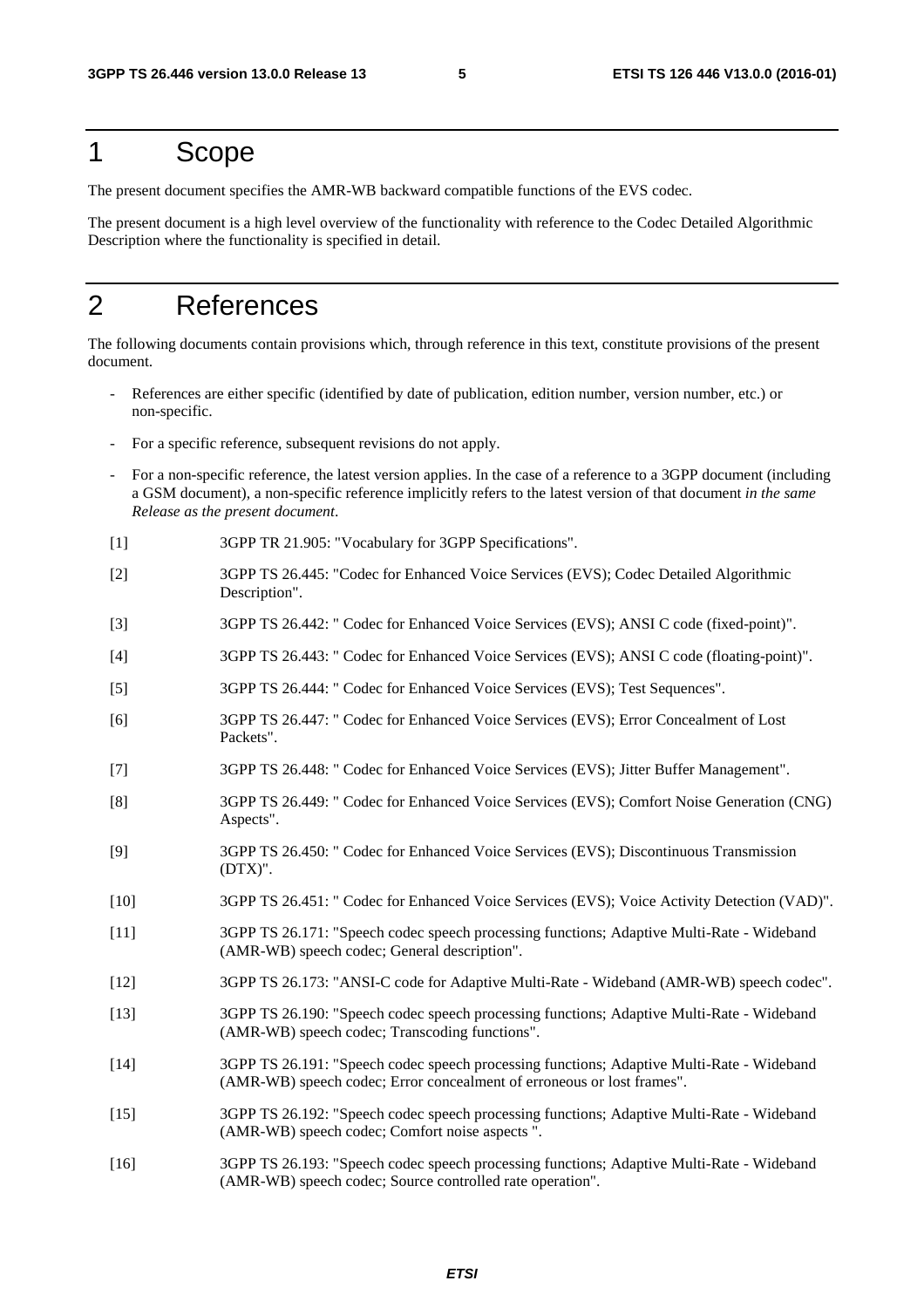- [17] 3GPP TS 26.194: "Speech codec speech processing functions; Adaptive Multi-Rate Wideband (AMR-WB) speech codec; Voice Activity Detector (VAD)".
- [18] 3GPP TS 26.201: "Speech codec speech processing functions; Adaptive Multi-Rate Wideband (AMR-WB) speech codec; Frame structure".
- [19] 3GPP TS 26.202: "Speech codec speech processing functions; Adaptive Multi-Rate Wideband (AMR-WB) speech codec; Interface to Iu, Uu, and Nb".
- [20] 3GPP TS 26.204: "Speech codec speech processing functions; Adaptive Multi-Rate Wideband (AMR-WB) speech codec; ANSI-C code".
- [21] IETF RFC 4867: "RTP Payload Format and File Storage Format for the Adaptive Multi-Rate (AMR) and Adaptive Multi-Rate Wideband (AMR-WB) Audio Codecs".

#### 3 Abbreviations

For the purposes of the present document, the abbreviations given in TR 21.905 [1] and the following apply. An abbreviation defined in the present document takes precedence over the definition of the same abbreviation, if any, in TR 21.905 [1].

| AMR-WB     | Adaptive Multi Rate Wideband (codec) |
|------------|--------------------------------------|
| <b>CNG</b> | <b>Comfort Noise Generator</b>       |
| <b>DTX</b> | Discontinuous Transmission           |
| <b>EVS</b> | <b>Enhanced Voice Services</b>       |
| FB         | Fullband                             |
| IO.        | Interoperable                        |
| <b>JBM</b> | Jitter Buffer Management             |
| NB         | Narrowhand                           |
| <b>SID</b> | <b>Silence Insertion Descriptor</b>  |
| <b>SWB</b> | Super Wideband                       |
| <b>VAD</b> | Voice Activity Detection             |
| WB         | Wideband                             |
|            |                                      |

### 4 General

The EVS coder provides enhanced AMR-WB backward compatible operation over all nine source bit rates from 6.6 kbit/s to 23,85 kbit/s, including AMR-WB backward compatible DTX operation. This backward compatible operation is referred to AMR-WB interoperable (AMR-WB IO).

Frames generated by an EVS AMR-WB IO encoder can be decoded by an AMR-WB decoder, without the need for transcoding. Correspondingly, frames generated by an AMR-WB encoder can be decoded by an EVS AMR-WB IO decoder, without the need for transcoding.

In addition to encoder and decoder enhancements, the AMR-WB backward compatible functions in the EVS coder provide the following extra functionalities compared to the AMR-WB coder specified in [11] to [17] and [20]:

- Support of input and output sampling frequencies other than 16 kHz (i.e. 8, 32, 48 kHz)
- Inclusion of jitter buffer management for AMR-WB backward compatible functions
- Switching between AMR-WB IO bit rates and primary EVS bit rates at any 20 ms speech frame boundary

The present document is mandatory for implementation in all network entities and UEs supporting the EVS codec.

In the case of discrepancy between the EVS codec backward compatible functions described in the present document and its ANSI-C code specification contained in [3] the procedure defined by [3] prevails. In the case of discrepancy between the procedure described in the present document and its ANSI-C code specification contained in [4] the procedure defined by [4] prevails.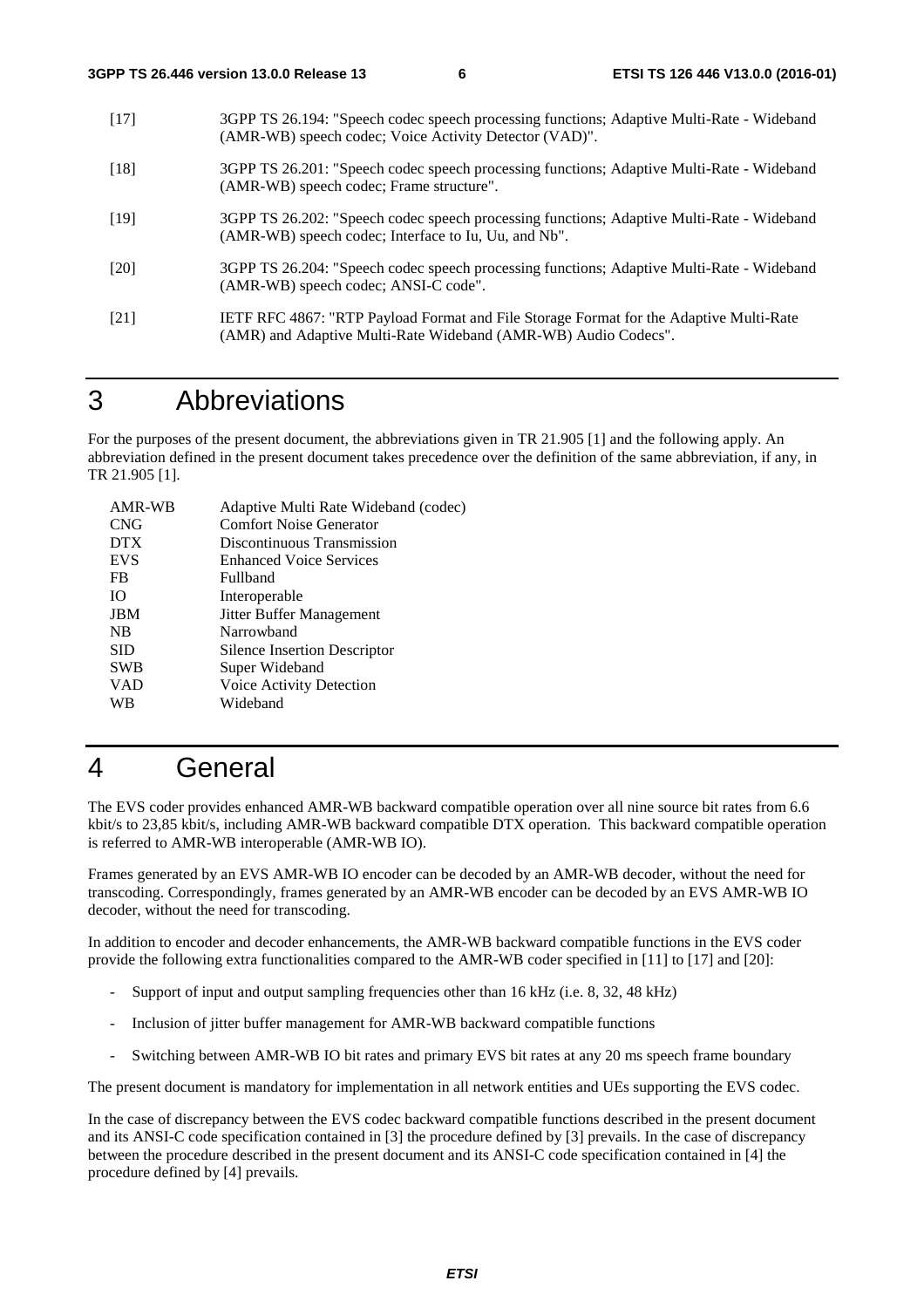### 5 AMR-WB backward compatible transcoding functions

The AMR-WB backward compatible transcoding functions of the EVS coder are described in [2].

# 6 AMR-WB backward compatible ANSI-C code

The ANSI C-code of the EVS codec, including backward compatible functions, is described in [3] for fixed point arithmetic operation and is described in [4] for floating point arithmetic operation.

# 7 AMR-WB backward compatible error concealment of erroneous or lost frames

The EVS coder AMR-WB backward compatible error concealment of erroneous or lost frames is described in [2] and [7].

# 8 AMR-WB backward compatible comfort noise aspects

The AMR-WB backward compatible comfort noise aspects of EVS coder are described in [2].

# 9 AMR-WB backward compatible source controlled rate operation

The EVS coder AMR-WB backward compatible source controlled rate operation of the Enhanced Voice Services codec is defined in [2]. This DTX operation is compliant with [16].

# 10 AMR-WB backward compatible Voice Activity Detector (VAD)

The AMR-WB backward compatible VAD function of EVS coder is described in [2] and [10].

The VAD algorithm description is detailed in [2], and the corresponding C-code is defined in [3] and [4].

# 11 AMR-WB backward compatible frame structure and interface to Iu, Uu, and Nb

The EVS coder AMR-WB backward compatible part of the EVS coder supports the formats (IF1, IF2, MIME, RFC 4867 [21]) defined in [18] and [19].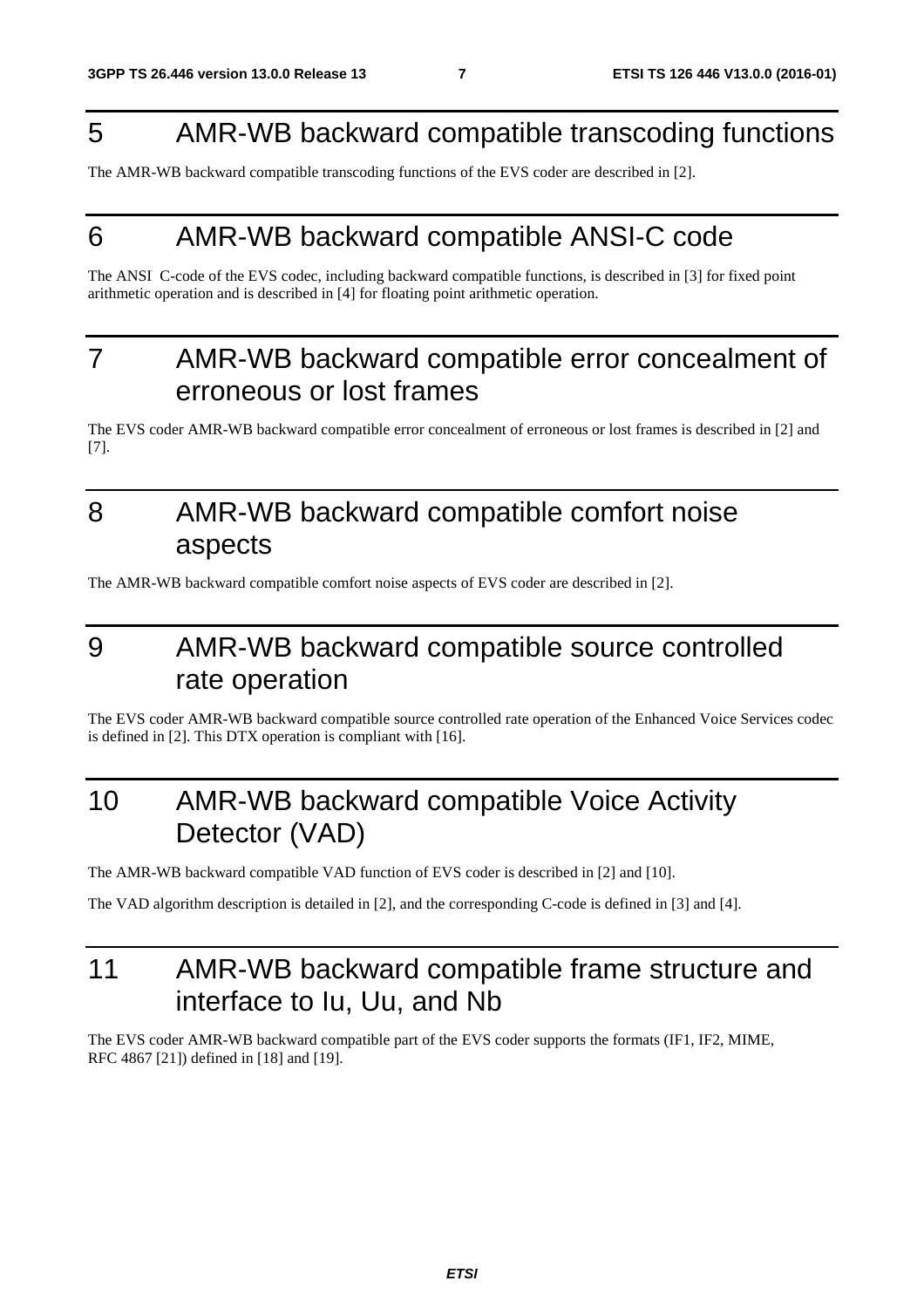# Annex A (informative): Change history

| <b>Change history</b> |    |                |    |  |                                      |            |            |  |
|-----------------------|----|----------------|----|--|--------------------------------------|------------|------------|--|
| <b>Date</b>           |    | TSG # TSG Doc. | CR |  | <b>Rev Subject/Comment</b>           | <b>Old</b> | <b>New</b> |  |
| 2014-09               | 65 | ISP-140461     |    |  | Presented at TSG SA#65 for approvaal |            | 1.0.0      |  |
| 2014-09               | 65 |                |    |  | Approved at TSG SA#65                | 1.0.0      | 12.0.0     |  |
| 2015-12               | 70 |                |    |  | l Version for Release 13             | 12.0.0     | 13.0.0     |  |
|                       |    |                |    |  |                                      |            |            |  |